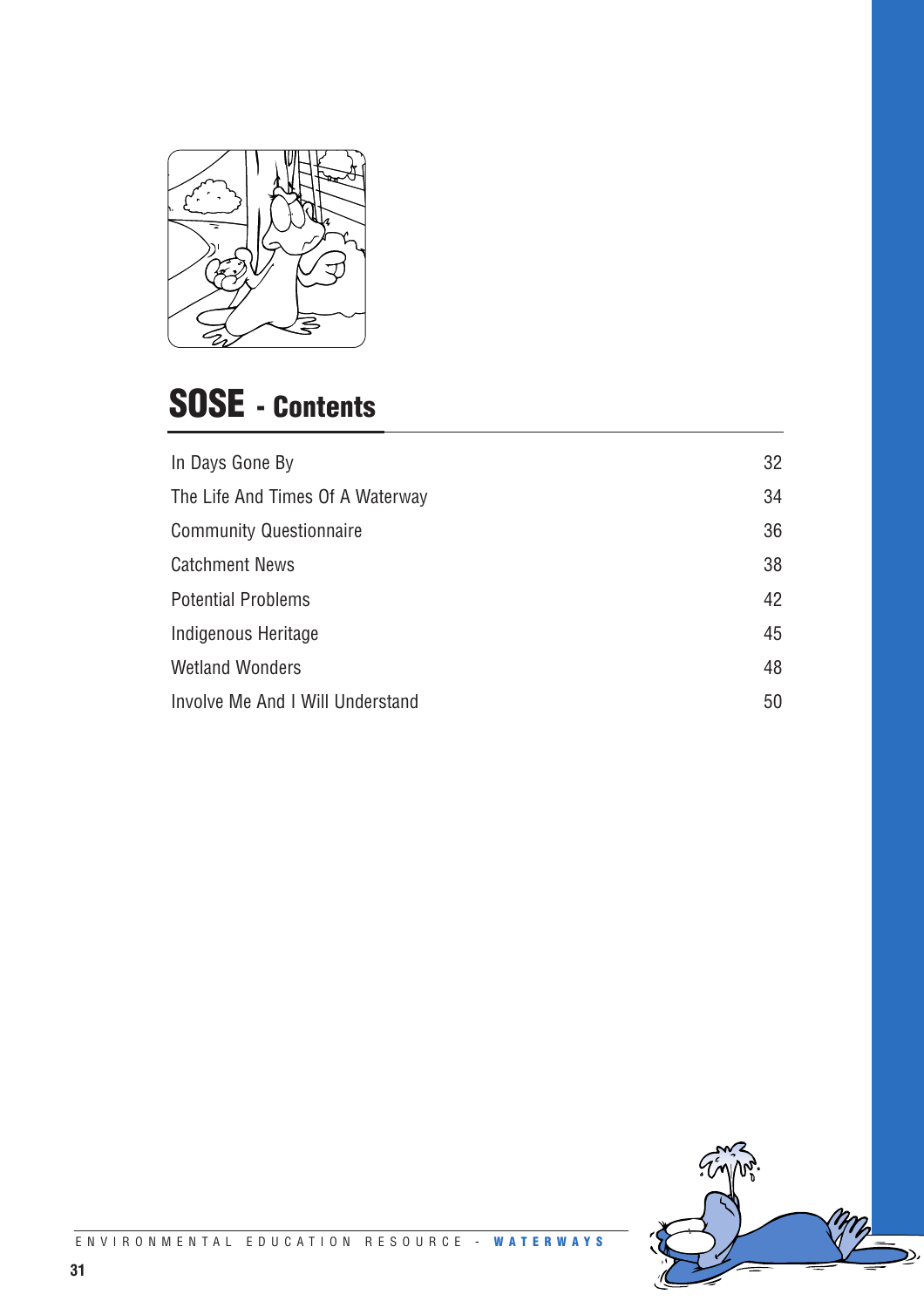## **In Days Gone By**

#### **FOCUS**

- How have our waterways changed over time?
- What part have they played in the lives of locals?

#### **OBJECTIVES**

- Invite community members to visit the school
- Listen to memories of times spent at local waterways

#### **BACKGROUND**

Hearing personal accounts of river memories will help students when they undertake the English activity *'A River Recount'*. It also provides them with a side of history that they may not get from reading books. Waterways play an important role in many peoples lives, and almost everyone has memories of times spent by waterways.

#### **NOTES**

Guest speakers should be invited and briefed about their visit a few weeks before this activity. Invite people of varying ages and backgrounds, including traditional owners. They may recall the condition and features of the waterway in the past.

#### **LEARNING TASKS**

- **1 Prior to the visits by community members you may wish to engage students interest in the upcoming event by sharing and discussing the poem 'Grandma, What is a River?'**
- **2 Students could write and decorate invitations for each guest and hand deliver or post them.**
- **3 Brainstorm to predict stories students think they might hear from the guests.** 
	- How might our local waterway have changed?
- **4 Prepare students by discussing and reinforcing what good listeners do.**
	- look at the speaker
	- keep hands and feet still
	- show respect by not talking or interrupting
	- ask well-structured and thoughtful questions.
- **5 Conduct your visitor sessions.**
- **6 After the visits, students could:**
	- write a report.
	- write a thank you letter to each guest.

#### **CSF II LINKS**

SOSE 4.2 History 4.2 Geography 4.3 Geography ENGLISH 4.1 Speaking & Listening 4.2 Speaking & Listening

#### **MATERIALS**

**•** *'In Days Gone By'* **Student Worksheet** (one large copy, or individual copies)

#### **EXTENSION**

Visit a local home for the aged or retirement village and encourage students to converse with residents about their memories of times spent at local waterways in days gone by. Conduct the English activity, *'A River Recount'* to document students' recent memories.

#### **ASSESSMENT**

What insights did students gain from listening to the memories of invited guests? Were they active listeners and did they ask informed and thoughtful questions?

**I**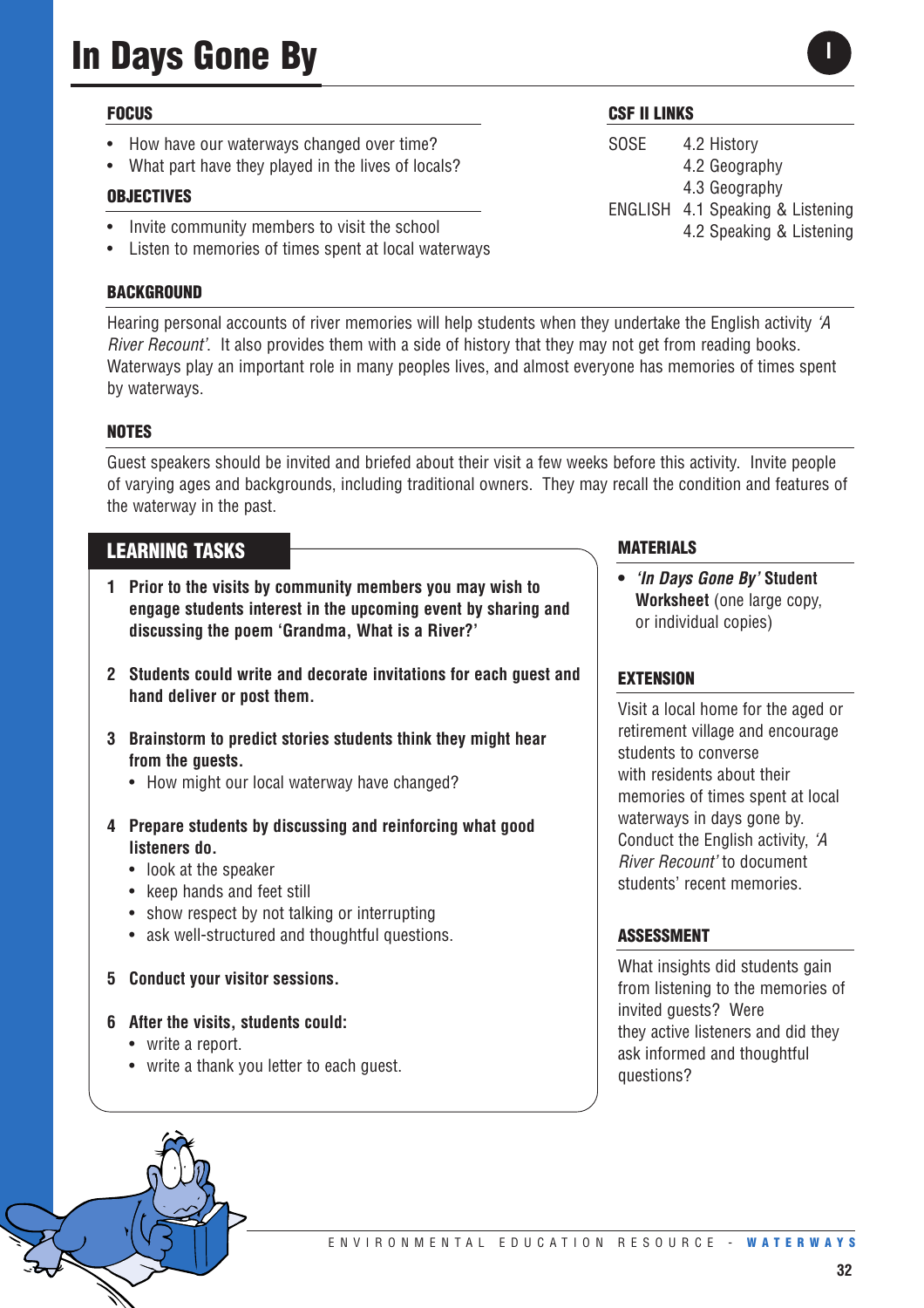## **In Days Gone By - Student Worksheet**

**Name**

**READ** the following poem.

## **Grandma, what is a river?**

 $\n *A*$ 

I'd been gardening all day and cutting the hedge and came inside for a drink. My eyes were stinging from the gleaming sun and my face was fading from pink. Then a question my granddaughter asked gave me a bit of a shiver. She said, with no intention to hurt, "Grandma, what is a river?" My heart missed a beat, and I took a deep breath as I remembered back fifty years. To the strong flowing current and fish galore that changed to the algae and carp I saw. But how this change had caused so much, leaving no fish or water as such. The ways of the foolish affect us now, the rivers have vanished and we all suffer somehow.

"What is a river?" she had asked, a question so simple not meant to cause harm. It brought back the memories I'd like to forget, wanton destruction my generation left. I remembered the strong gusts of wind and the freezing water that gave me a quiver. Then I heard the voice again, "Grandma, what is a river?" But how could I tell her of things that caused great pain? For the memories will stay forever. But if I wanted to say something, I had to say it now or never.

I remembered the blue-green algae and how it smelt. The rocks and stones in the water and how they felt. I saw the carp hunting for their prey, and the chemicals that would never go away. So I gulped and tried to stay calm, but the words came tumbling out, Not the words of pain or harm, but the words that came from the heart.



I told her of the days we went fishing, and how we bathed with the fish. Skimming stones across water, and the currents that made a loud swish. She laughed as I told about small fish I caught. And how I fell asleep with the rod I'd just bought. So now she can grow up not knowing the bad truth and lies. I could see she knew enough by the look in her eyes. I told her of things only she'd understand,

And that's all she needs to know of the rivers so grand.

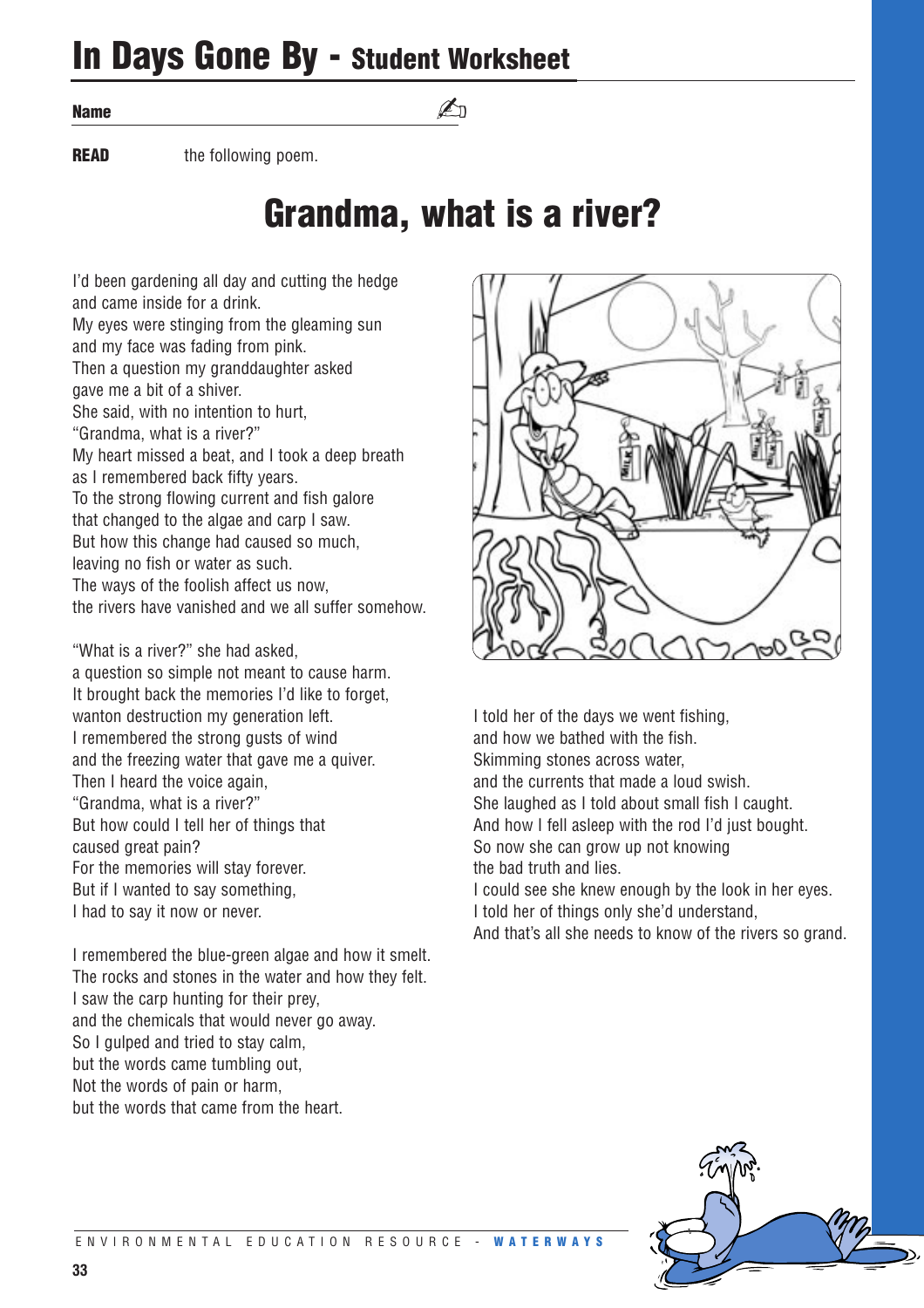## **The Life And Times Of A Waterway**

#### **FOCUS**

- What events have occurred in our waterway's history?
- What changes have occurred in our waterway's history?

#### **OBJECTIVES**

- Gather historical information within the community
- Construct and illustrate an historical timeline

#### **BACKGROUND**

Before European settlement, Australia's waterways flowed naturally through catchments that were forested and diverse. Over time, land was cleared and water diverted for towns and agriculture. This has resulted in large changes to Australia's catchments and waterways.

#### **NOTES**

This activity is designed as a follow-up to the SOSE activity, *'In Days Gone By'* to record and display the interesting historical information gathered through the stories of community members. Additional or alternative methods of data collection are suggested below.

#### **LEARNING TASKS**

- **1 Brainstorm to recall the information relayed by guest speakers about the history of your local waterway.** 
	- waterway uses (transport, agriculture, recreation, tourism)
	- the health of the waterway, banks, aquatic plants and animals
	- special community events at or near the waterway.
- **2 Ask students to consider extra information that would be useful to construct an historical timeline, and complete the worksheet.**
- **3 Seek information from your local council, historical society or the North Central Catchment Management Authority.** 
	- times of flood and drought
	- evidence of Indigenous communities having used the waterway
	- historical events such as visits by explorers, date of settlement
	- changes to waterway flow or form.

#### **4 Use a variety of techniques to gather information.**

- Interview, telephone, search the internet or write to people.
- **5 Plan the construction of an historical timeline.** 
	- Will information be communicated through words, pictures or both?
- **6 Make and decorate your mural-sized timeline.**

#### **CSF II LINKS**

SOSE 4.1 History 4.2 History 4.2 Geography 4.3 Geography MATHS 4.1 Measurement

#### **MATERIALS**

- **• Whiteboard** or butcher's paper
- **•** *'Life And Of A Waterway'* **Student Worksheet**
- **• Computers** with internet access
- **• Large sheets of paper**
- **Writing** / drawing / painting materials
- **• Photos of waterways**  (see 'Photos' on the CD)

#### **EXTENSION**

Display your timeline in the school's corridor, foyer or hall. Offer your timeline for display in your local library, town hall, council chambers or at the North Central Catchment Management Authority offices.

#### **ASSESSMENT**

What have students learnt about the people, places and events in the town's history? Do they appreciate the value of their local waterway in the life and times of their town?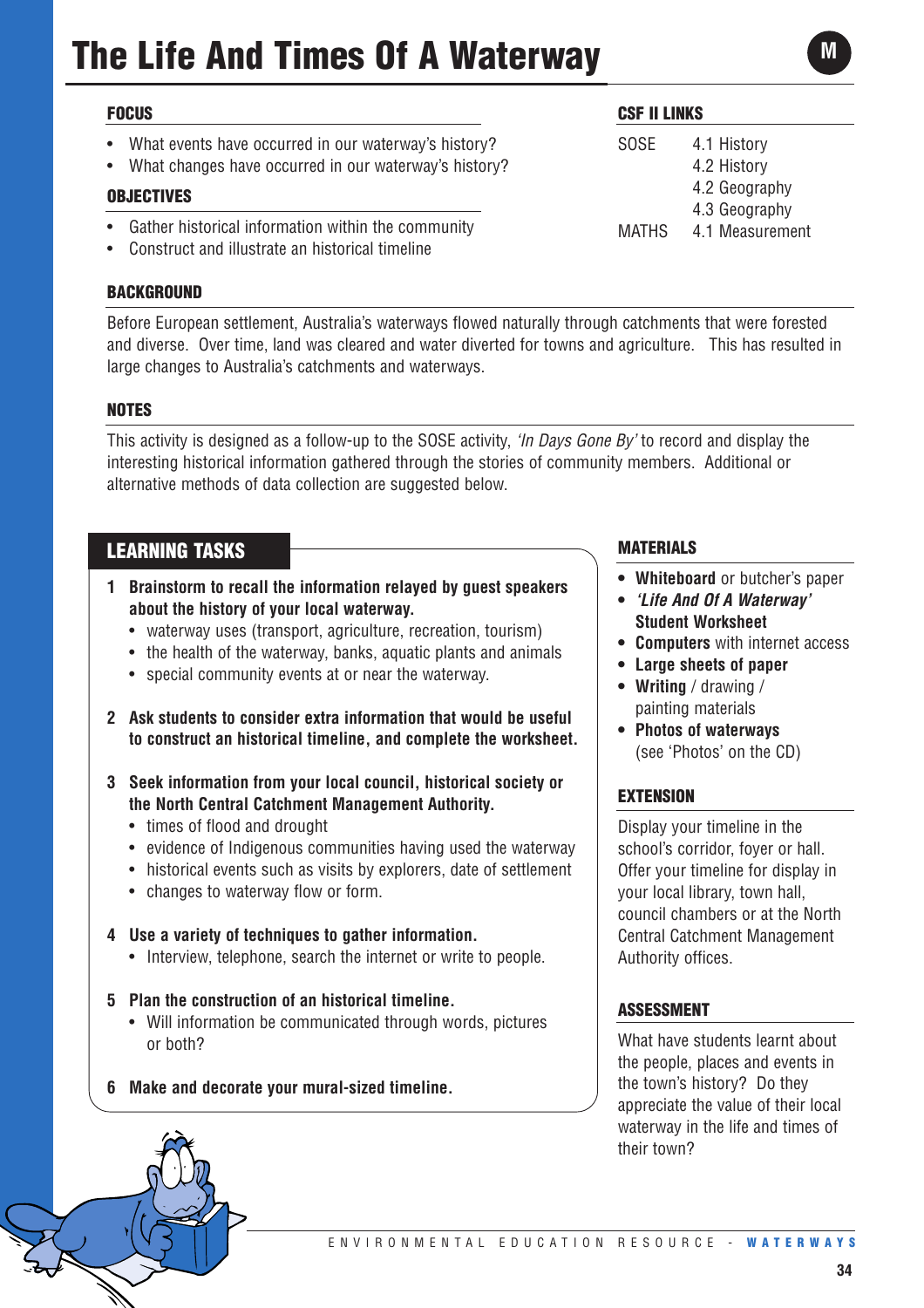## **The Life And Times Of A Waterway - Student Worksheet**

#### **Name**

✍

**PLAN** and construct a huge class mural-sized timeline! **USE** the table below to help you plan your timeline.

The timeline could tell

- life in our local waterway
- special events that have occurred
- changes that have taken place throughout history
- good times and bad times.



| <b>WHAT we'd like to know</b> | <b>HOW we could find out</b> |
|-------------------------------|------------------------------|
|                               |                              |
|                               |                              |
|                               |                              |
|                               |                              |
|                               |                              |
|                               |                              |
|                               |                              |
|                               |                              |
|                               |                              |
|                               |                              |
|                               |                              |
|                               |                              |
|                               |                              |
|                               |                              |
|                               |                              |
|                               |                              |
|                               |                              |
|                               |                              |
|                               |                              |
|                               |                              |
|                               |                              |

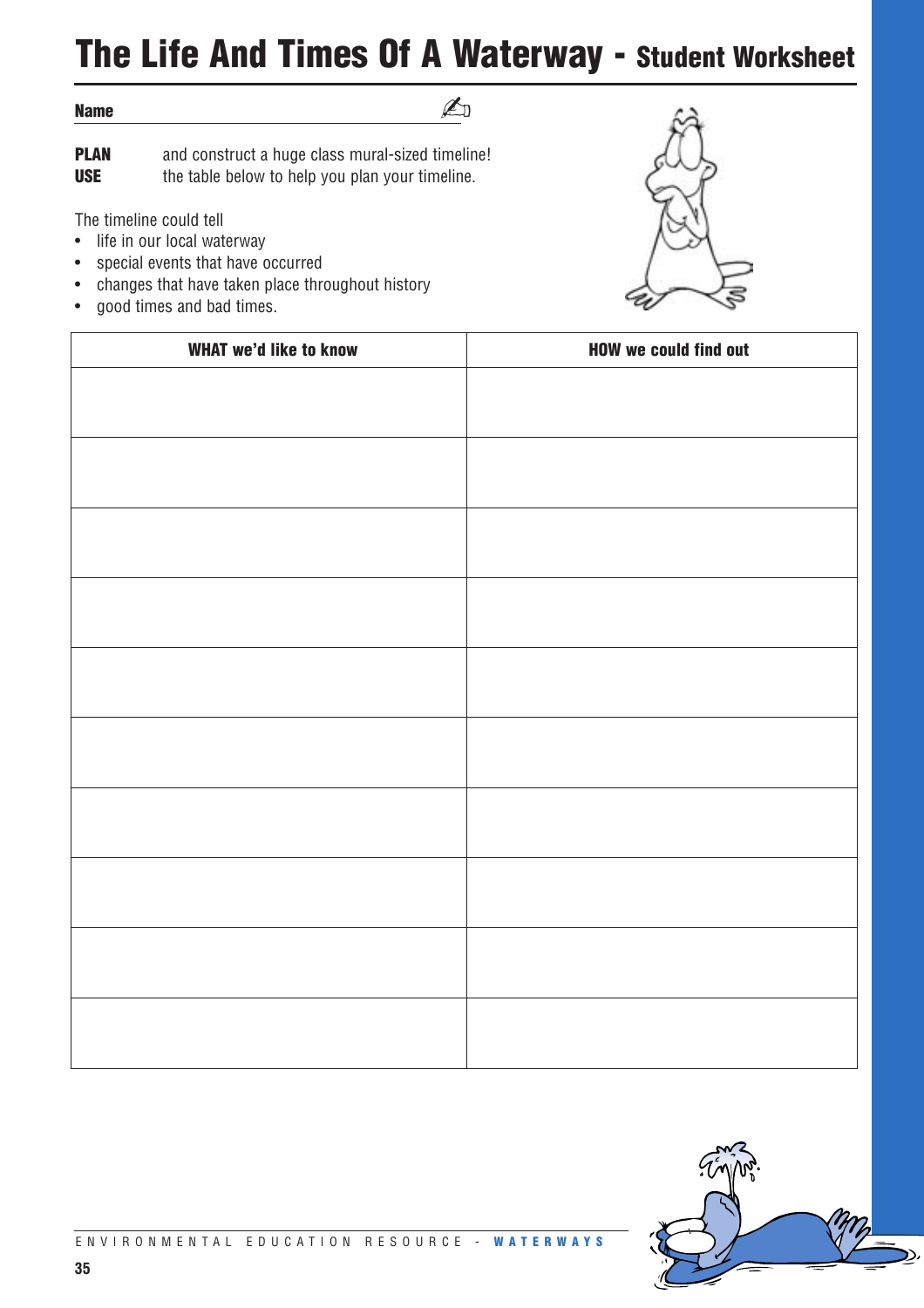## **Community Questionnaire**

#### **FOCUS**

- How is our local waterway used?
- What are the threats to the health of our waterway?

#### **OBJECTIVES**

- Survey and graph waterway uses and threats
- Complete and submit an online survey

#### **BACKGROUND**

The North Central Catchment Management Authority is responsible for developing strategies and prioritising works to protect waterways. Information about the health of waterways is compiled through scientific studies, onsite assessments and community surveys. The value that communities place on waterways is a major consideration when prioritising works.

#### **NOTES**

Begin this activity early in Water Week so that questionnaires can be constructed and distributed. By the time results have been gathered, their collation will serve as a valuable way of concluding the theme and gaining an overview of local issues.

#### **LEARNING TASKS**

- **1 Discuss these questions.** 
	- 'Why are waterways important?'
	- 'What do you value about local waterways?'
	- 'What threatens the health our local waterway?'
- **2 Explain that you will be surveying the community to determine.**
	- The values they place on local waterways.
	- What threats the local community believe impact on river health.
- **3 Discuss and make decisions about the logistics of the questionnaire.**
	- Who and how many people will be questioned?
	- How long will the data collection period be?
- **4 Photocopy and distribute the questionnaire.**
- **5 Collate the results and construct a graph to represent the data.**
- **6 Pose the question, 'What management activities could reduce the threats to our local waterway?'.**

#### **CSF II LINKS**

SOSE 4.3 Geography HPE 4.2 Health of Individuals & Populations

#### **MATERIALS**

- **• Blackboard**
- **•** *'Community Questionnaire'*  **Student Worksheet**
- **• Large poster paper**
- **• Coloured squares** or strips
- **• Markers**
- **•** *'Community Questionnaire'* **Alternate Resource** (see 'Resources' on the CD)

#### **EXTENSION**

The full NCCMA community survey can be found online at www.nccma.vic.gov.au/ riverhealth/riverhealth.pdf and posted to NCCMA. Compare your results to those found at www.nccma.vic.gov.au/programs/ waterways/manage/index.htm.

#### **ASSESSMENT**

Were students able to identify waterway values and threats? Could they collate the gathered information and draw conclusion from the trends that became apparent?

**M**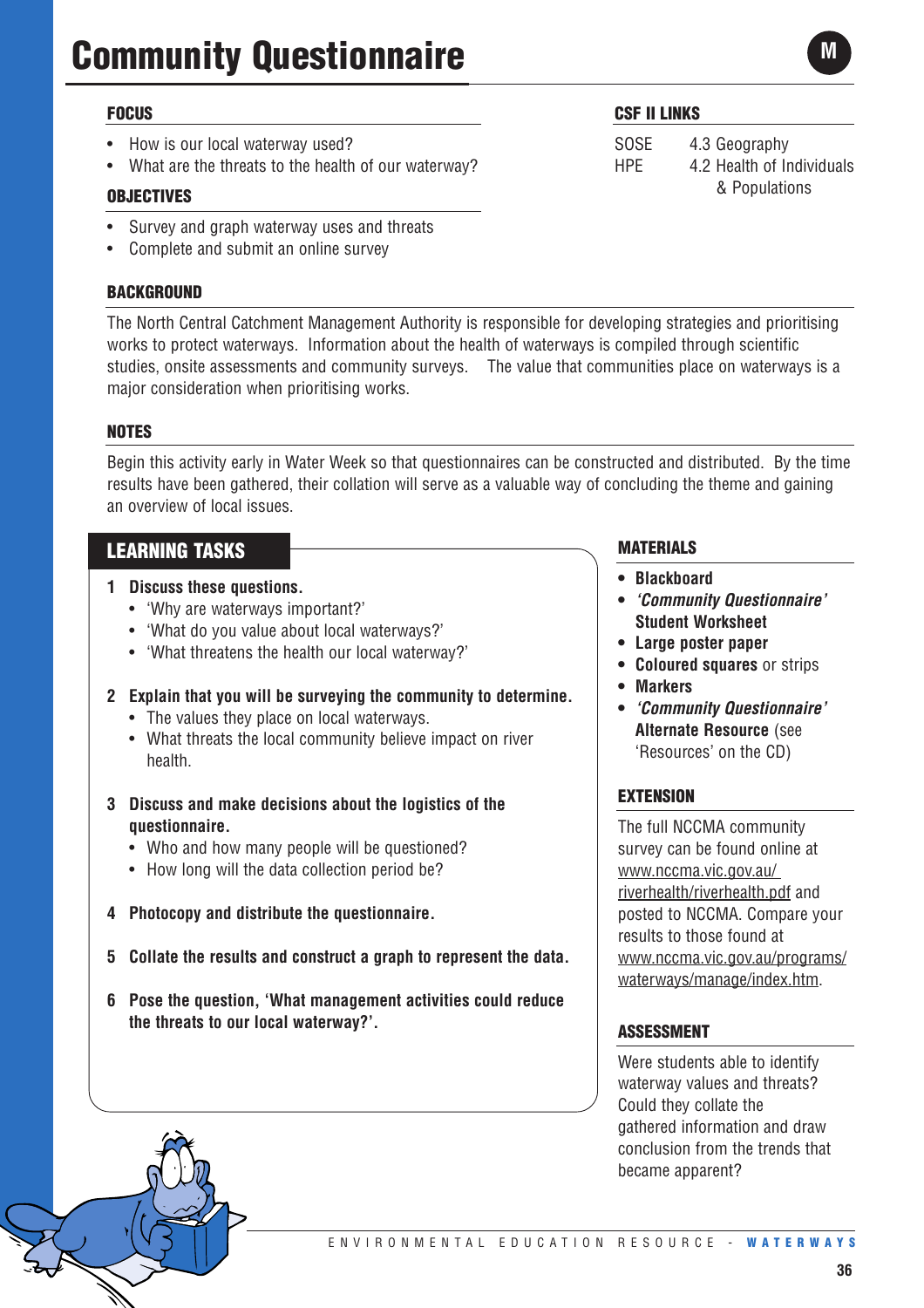## **Community Questionnaire - Student Worksheet**

**USE** the questions below to help you find out community feelings about local waterways.

#### **Together, we can improve our region's waterways.**

The purpose of this survey is to help us to identify values of and threats to waterways in your local area.

Stream name and location **EXECUTE:** The stream name and location

#### **1 Please rate these values of your local waterways.** (circle  $1 = \text{low}, 5 = \text{high}$ )

| <b>Values</b>                                                | Low | <b>Medium</b> | <b>High</b> |
|--------------------------------------------------------------|-----|---------------|-------------|
| Shade and shelter for livestock                              |     | 3             | 5           |
| Native vegetation and wildlife habitat                       |     | 3             | 5           |
| Water quality (clear, clean or pure water)                   |     | 3             | 5           |
| Recreation in the waterways (e.g. swimming or fishing)       |     | 3             | 5           |
| Social activities beside the waterways (e.g. walking or BBQ) |     | 3             | 5           |
| Access to water usage (stock and pump access)                |     | 3             | 5           |
| Scenic appearance (landscape, visual looks)                  |     |               | 5           |

#### **2 Please rate the impact of these threats to your local waterways.** (circle  $1 = \text{low}, 5 = \text{high}$ )

| <b>Threats</b>                                                  | Low | <b>Medium</b> | <b>High</b> |
|-----------------------------------------------------------------|-----|---------------|-------------|
| Stock access (grazing and stock wastes)                         |     |               | 5           |
| Erosion of stream banks (or gullies)                            |     | 3             | 5           |
| Native vegetation removal (e.g. loss of vegetation)             |     | 3             | 5           |
| Pest plant (e.g. gorse, bathurst burr)                          |     | 3             | 5           |
| Pest animals (e.g. rabbits, introduced fish)                    |     | 3             | 5           |
| Recreation (on banks and in the waterway)                       |     | 3             | 5           |
| Altered stream flows (weirs, dams, diversions)                  |     | 3             | 5           |
| Poor land management (e.g. overgrazing, developments)           |     | 3             | 5           |
| Poor water quality (e.g. salinity, colour, smell, algal blooms) |     | 3             | 5           |

#### **3 Your details** (optional)

| Which age group are you in? (cross) | <b>Property type (cross)</b> |
|-------------------------------------|------------------------------|
| Under 20                            | Urban                        |
| 20-39                               | Rural residential            |
| 40-59                               | Rural                        |
| 60 or over                          |                              |



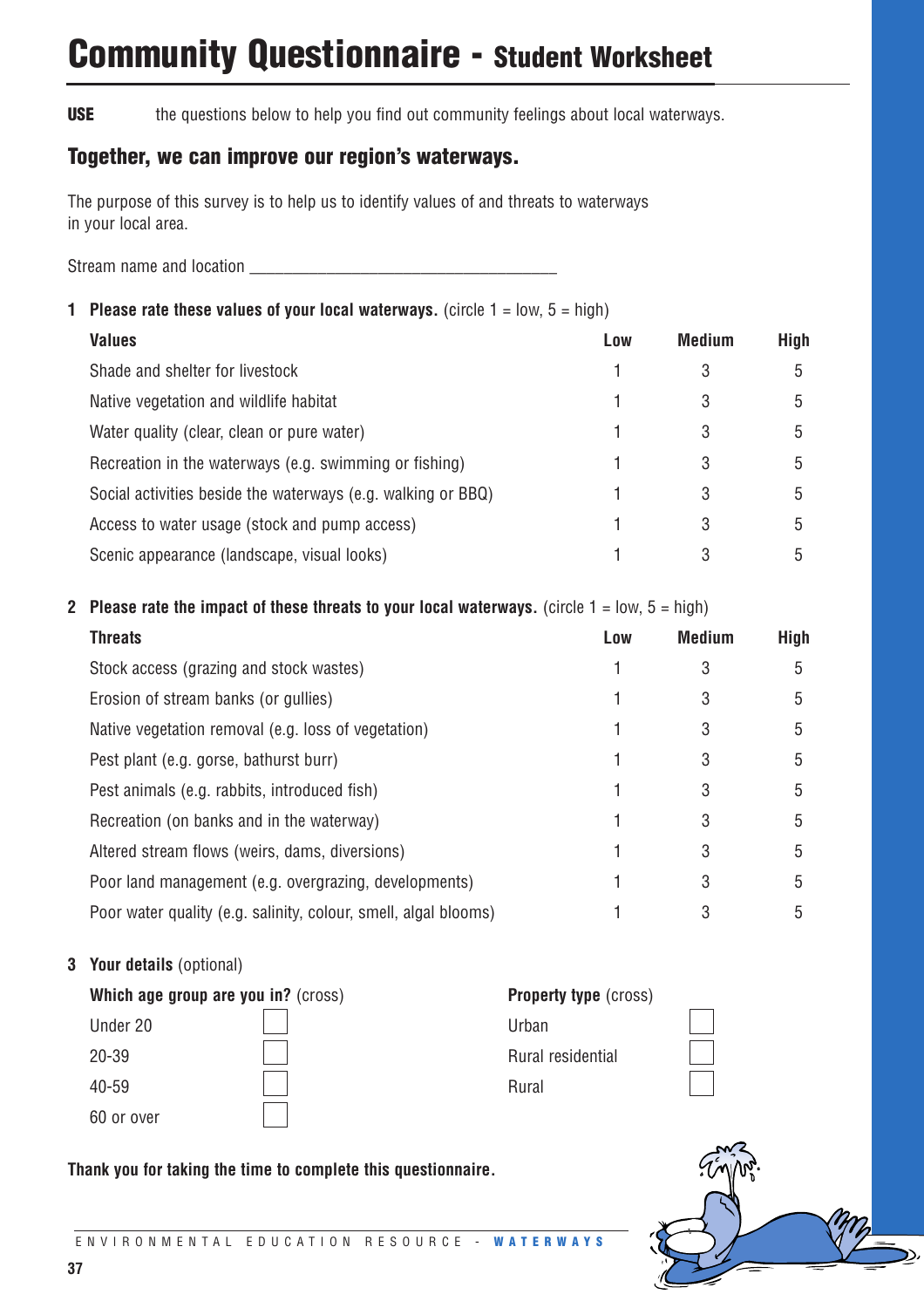## **Catchment News**

#### **FOCUS**

What positive steps are underway to improve waterway health?

#### **OBJECTIVES**

- Understand who protects waterways
- Develop a positive outlook for the future

#### **BACKGROUND**

While many people treat waterways as drains, there are also those out there who are doing their bit to improve waterway health. This activity leads you to a website and articles where you can find out lots of information about positive actions improve the condition of waterways.

#### **NOTES**

It is important for students to acknowledge that scientific and technological advances in agriculture are changing the farming practices of the past and opening up a variety of new possibilities for reducing the impacts on waterways. As web pages constantly change, over time you may need to find alternate sites with salinity information.

#### **LEARNING TASKS**

- **1 Three stories have been provided to give you accounts of how groups throughout North Central Victoria are developing ways to manage waterways.** 
	- These stories can be photocopied and distributed to students or made into individual cards.

#### **2 Students read the articles and complete the student worksheet.**

- You may undertake a jigsaw session where students are assigned one article and share their findings with the rest of their group.
- **3 Students then form pairs and take on roles of interviewer and interviewee.** 
	- Use the information they've gained from the articles to role-play.
	- Add personal comments about each article.
- **4 Set individual research projects that encourage students to use the internet to search for other waterway stories.** 
	- Students then write summaries of their findings, design posters or prepare powerpoint presentations to display their research.

#### **CSF II LINKS**

SOSE 4.2 Geography 4.3 Geography HPE 4.2 Health of Individuals & Populations

#### **MATERIALS**

- **•** *'Catchment News'* **Student Worksheets 1, 2 & 3** (enlarge Worksheet 1 to A3 or use student workbooks for extra space)
- **• Computers** with internet access

#### **EXTENSION**

Invite a local Landcare member to talk about their waterway management experiences. Students can log on to www.abc.net.au/landline/ to look at current stories or 'archives' using the key words 'waterway management'.

#### **ASSESSMENT**

Were students able to locate information from the website and extract the necessary details to complete the table? Could they use the information as answers in an interview?

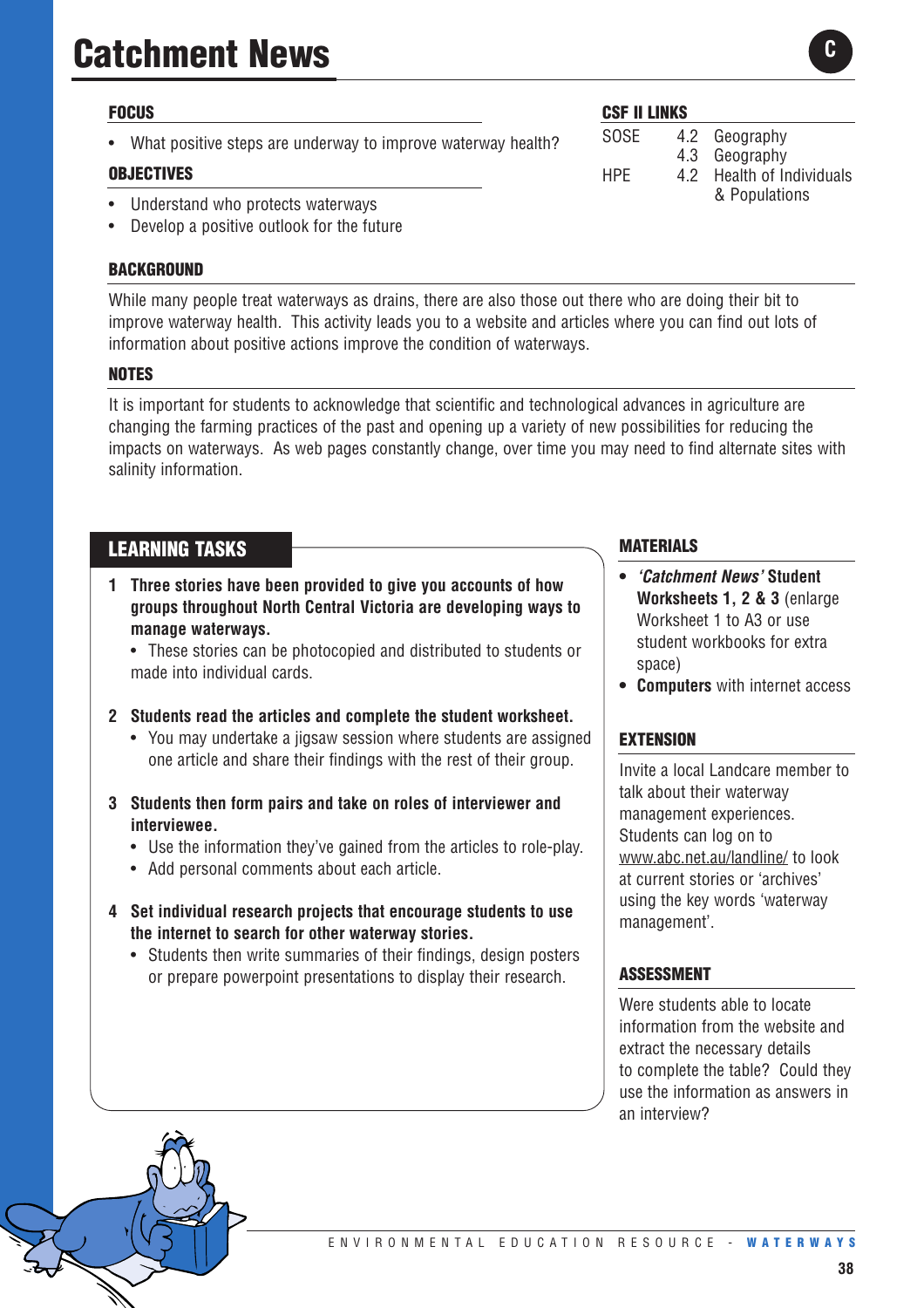## **Catchment News - Student Worksheet 1**

**Name**

✍

**COMPLETE** the table below using the articles on Worksheets 2 & 3.

| <b>Article</b>                          |  |  |
|-----------------------------------------|--|--|
| Which<br>Catchment?                     |  |  |
| Who is<br>involved?                     |  |  |
| What was the<br>issue?                  |  |  |
| How is the<br>issue being<br>addressed? |  |  |
| Benefits?                               |  |  |
| My comments                             |  |  |

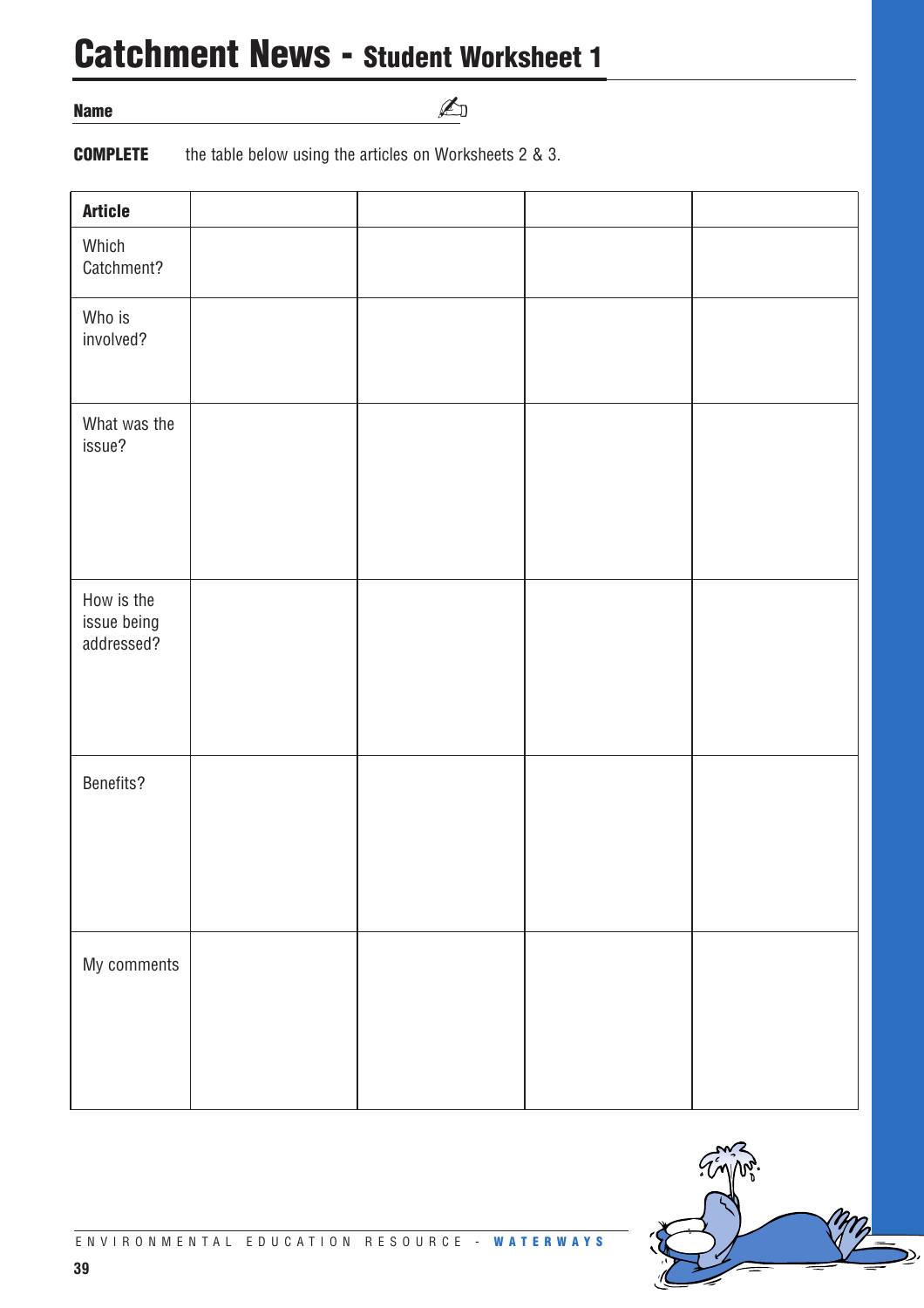## **Catchment News - Student Worksheet 2**

## **Streams suffering Name** and the set of the set of the set of the set of the set of the set of the set of the set of the set of the set of the set of the set of the set of the set of the set of the set of the set of the set of the set of th

A SURVEY of the region's waterways has described just four per cent of streams in the Loddon catchment as being in good condition.

The North Central Catchment Management Authority study found 28 per cent of streams in the Loddon region were considered marginal and 68 per cent were in poor to very poor condition.

In the Campaspe catchment, 46 per cent of waterways have been classified as in poor condition.

The survey was carried out over the past three years. It tested waterways in five variables: river flow, erosion, vegetation levels, water quality and the level of aquatic life.

NCCMA waterways unit manager Greg Peters said there had been a decline in the Loddon catchment since the previous survey in 1990.

"If there isn't any improvement we will need to change the way we look at systems, not for living but for survival."

Mr Peters said the biggest problem the region faced was altered flows.

"We have halted the movement of fish into the Murray" he said.

Mr Peters said a lack of understanding on how critical the river systems were for survival had led to such a heavy impact on the regions waterways.

"We need to gain a greater understanding of water management, more than just water control", he said

The benchmark study had been done to help develop river health plans for the four catchments in the region.

"The plans will provide a 10 year works program for the NCCMA's waterways unit that targets the major threats to river health", Mr Peters said

"This can only be achieved in partnership with the community".

The NCCMA has described the survey results as alarming, and has announced a series of public forums across the region to allow the community to have direct input into the future management of the waterways.

*Article adapted from Bendigo Advertiser - February 20, 2002*

## **Two Grants for Buloke**

Buloke Shire has initiated a number of projects to improve the condition of local waterways by managing stormwater pollution.

Two projects underway are Stormwater Management Plan development and the installation of new pollution traps.

Funding is provided by EPA Victoria as part of the \$22.5 Million Stormwater Action Program and is a Bracks Government election commitment.

The Stormwater Action Program involves EPA Victoria working with Local Government and communities to improve water quality through better stormwater management.

"The program is built around a partnership, particularly with local government as well as Catchment Management Authorities, industry and the community." Minister Garbutt said.

The Buloke projects will cost \$42,000 in total.

*Article adapted from North Central News - July 4, 2001*

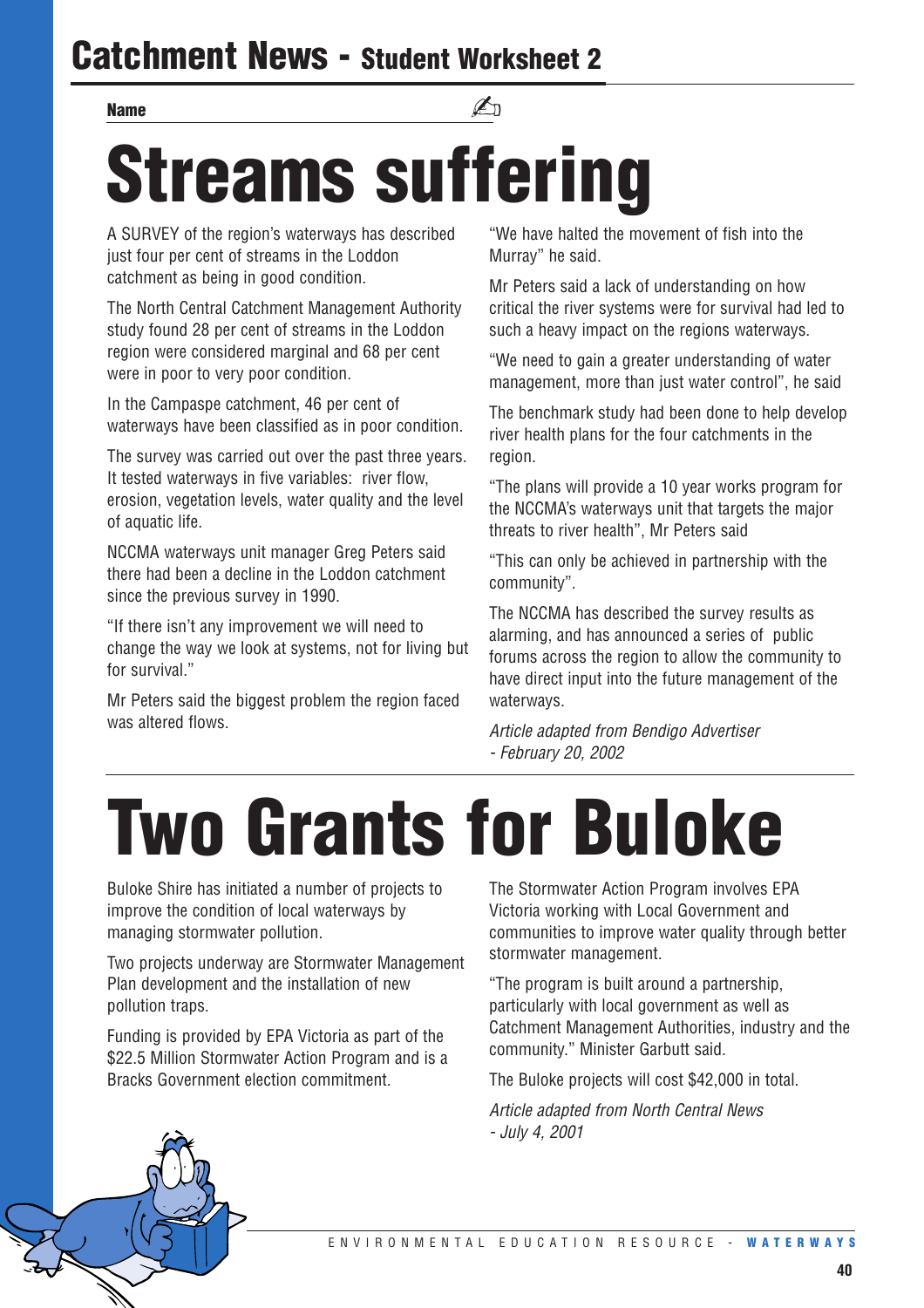## **Catchment News - Student Worksheet 3**

### **Name** and the set of the set of the set of the set of the set of the set of the set of the set of the set of the set of the set of the set of the set of the set of the set of the set of the set of the set of the set of th

# **Local platypus sought**

The North Central Catchment Management Authority (NCCMA) is seeking help from residents in Castlemaine and surrounding districts for a program to evaluate the platypus population in the waterways of the Goldfields region.

The call for information on platypus populations follows a recent survey carried out by the Australian Platypus Conservancy in conjunction with the Friends of Campbells Creek.

That survey, which was co-ordinated by the NCCMA, was part of a program to evaluate the health of Campbells Creek and resulted in four platypus being trapped at sites downstream from Castlemaine.

The NCCMA Riverine Officer coordinating the program, Jon Leevers, said that although the survey was carried out on only one night, the results were encouraging that platypus still exist in the stream.

Work currently being carried out on the creek is expected to improved the health of the stream and the habitat for all riverine animals, including fish.

"We need as much evidence as possible to get a greater understanding of the platypus numbers, their feeding habits and their movements," Mr Leevers said.

*Article adapted from Midland Express - June 19, 2001*

## **What is a catchment?**

Ever left a hose running a little too long and found a puddle in your back yard? After rain have you found water flowing across your yard? Little did you know you were living in a 'catchment'.

A catchment is an area of land, which 'catches' water and channels it to the lowest point, often called a 'waterway'. Water from several (sub) catchments can join together into a larger catchment or 'basin'.

Catchments can be tiny, like a section of road that drains to a puddle, or enormous, like the Murray Darling Basin, which catches water from Queensland, NSW and Victoria and drains into the Murray River.

'Upper catchments' provide the most water to a system. There are many hills and a naturally higher rainfall that is often captured in dams and reservoirs.

'Lower catchments' rely on water flowing from the upper catchment. The land is flat, rainfall is lower and water is pumped from streams and channels.

Waterways occur at the lowest point in a catchment and form an important part of our social lives.

The Echuca 'Southern 80', Charlton Fishing Contest and Bendigo's extensive linear park reserves all rely on water from their catchments to attract tourism and provide opportunities for recreation.



Next time you cross your local waterway consider the catchment

it receives its water from and the people downstream who are relying upon clean water.

*Article adapted from NCCMA media release - September 2002.*

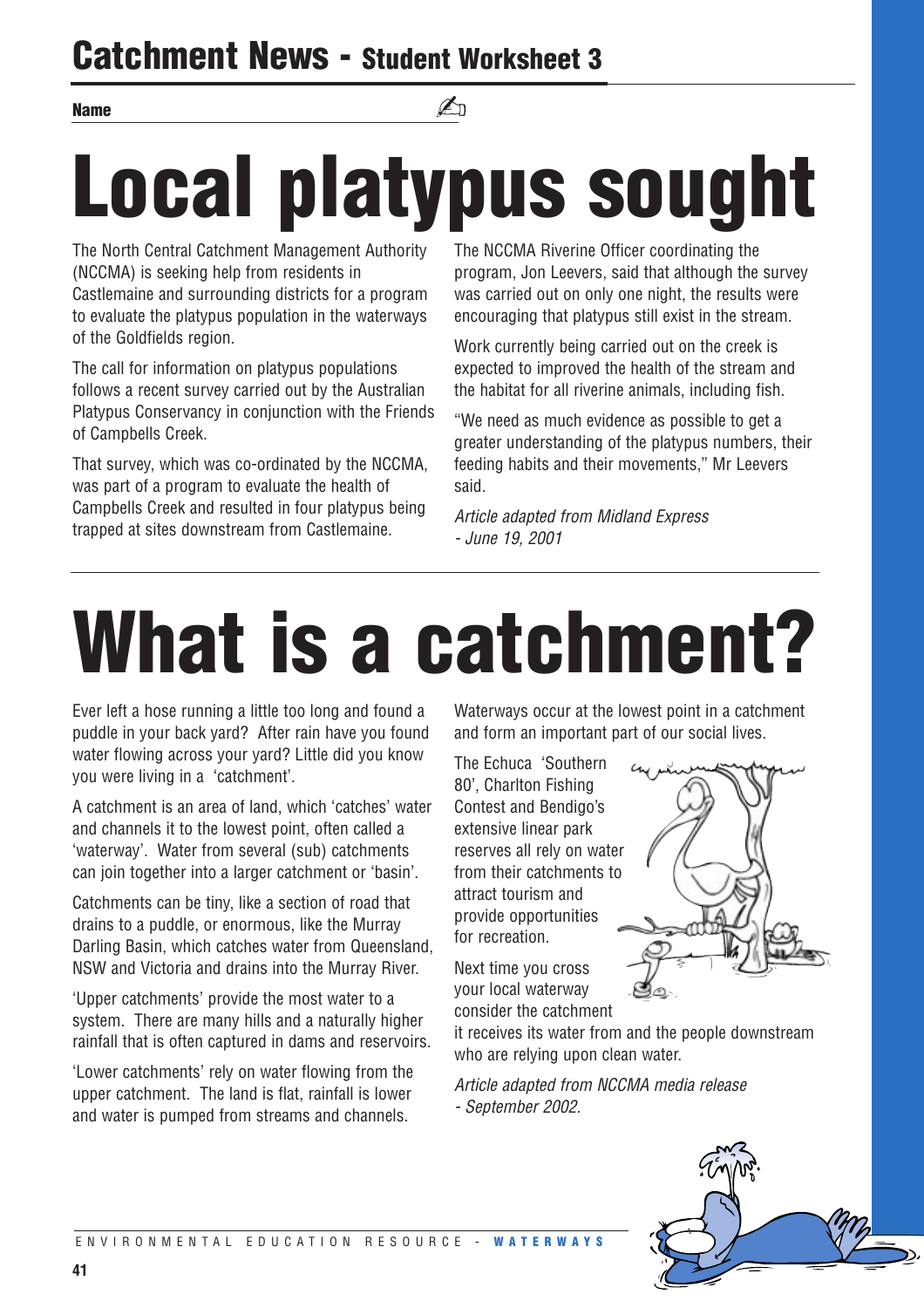## **Potential Problems**

#### **FOCUS**

- What actions can threaten waterway health?
- What impacts do they have?

#### **OBJECTIVES**

- Read about potential threats to waterways
- Fill the gaps using the words provided

#### **BACKGROUND**

Only 7% of the rivers and streams in the North Central region of Victoria are in good to excellent condition with 31% in moderate and 61% in poor to very poor condition. As our waterways degrade, we are losing a vital part of our natural infrastructure, risking the health of aquatic and riparian ecosystems, reducing biodiversity and robbing ourselves of beautiful places to visit.

#### **NOTES**

This activity can be conducted prior to undertaking a class debate. With knowledge of the processes that can threaten waterways, students will be able to debate a contentious issue regarding the use and conservation of a waterway.

#### **LEARNING TASKS**

- **1 Conduct a brainstorming session to identify what students already know about potential threats to waterways.** 
	- How can humans damage waterways?
	- What activities threaten the health of our waterways?
	- How does pollution affect water quality and the animals and plants that live in the water?
	- How might each threat, activity or addition affect waterways?

#### **2 Distribute the worksheet to students**

- Work through the first paragraph together. Demonstrate the strategies of reading on beyond the gap, predicting an appropriate word, then choosing from the words provided.
- Students may work individually or groups to complete the sheet.

#### **3 Upon completion, discuss the threats with students.**

- Which of the threats are applicable in your local area?
- Where have you seen damage created by these activities?
- How could these threats be minimised or their affects reduced?
- **4 Challenge students to complete the Extras activities,** *'Link It All Together'* **and** *'Spot The Difference'***.**

#### **CSF II LINKS**

ENGLISH 4.1 Reading 4.4 Reading SCIENCE 4.1 Biological 4.2 Biological SOSE 4.3 Geography

**MATERIALS**

- **• Whiteboard**
- **•** *'Potential Problems'* **Student Worksheets 1 & 2** (photocopy back to back)
- **•** *'Link It All Together'* **and**  *'Spot The Difference'* **Student Worksheets** (see the Extras section)

#### **EXTENSION**

Use the English activity, *'Debating a Dilemma'* from the 'Salinity' Education Resource as a guide to conducting a debate about waterway management.

#### **ASSESSMENT**

Were students able to predict the likely threats to waterways and their possible impacts? Did students insert appropriate words to complete the information accurately?

#### **42**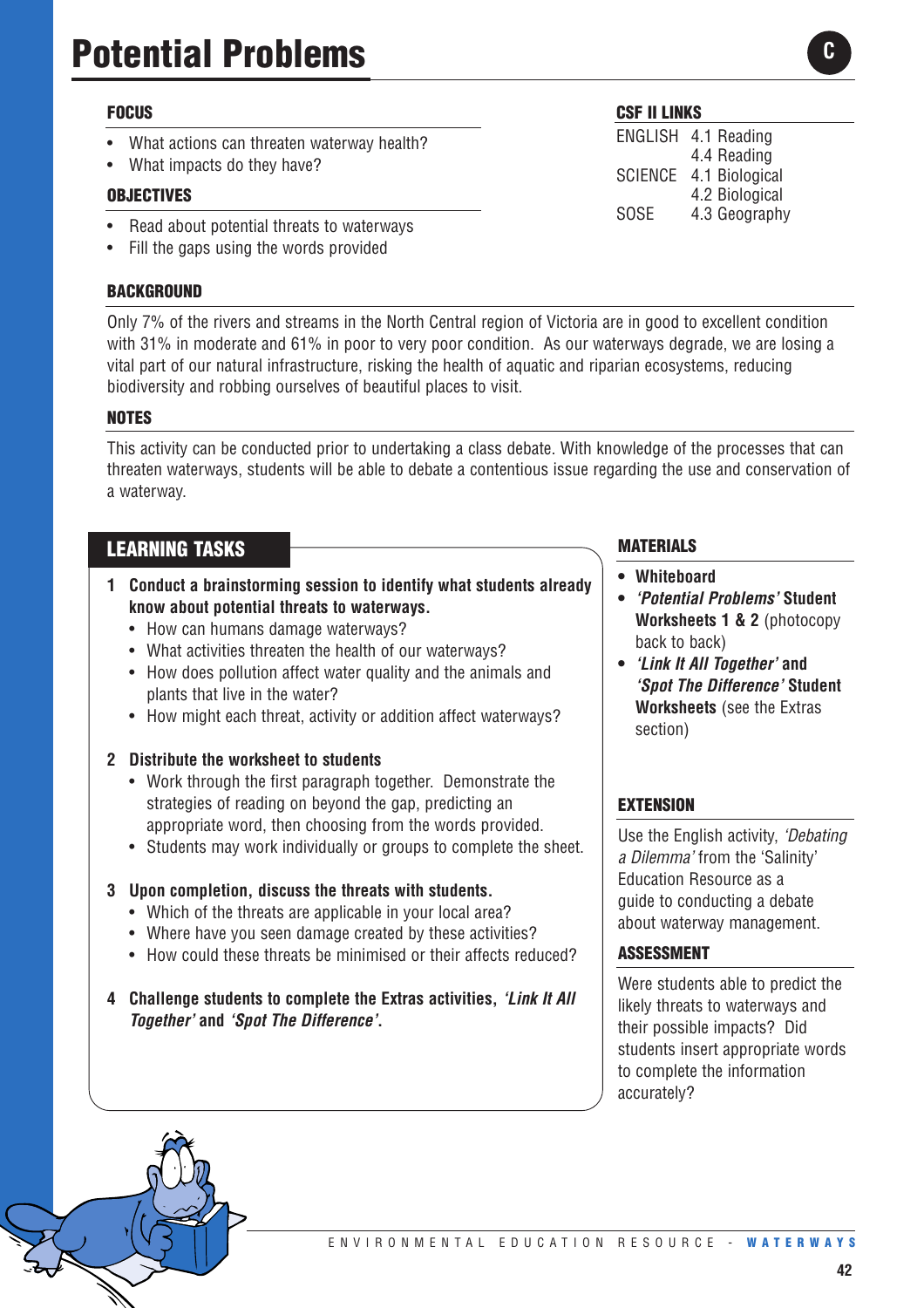**Name**

- 
- **FILL** the gaps using the words in each box to reveal activities that threaten waterways.

 $\n *A*$ 

#### **Alteration to natural flow patterns**

In a normal year, natural seasonal rains result in high river levels in \_\_\_\_\_\_\_\_\_\_\_\_\_\_ and low river levels in \_\_\_\_\_\_\_\_\_\_ . We rely on rivers to give us a steady supply of water to use in our \_\_\_\_\_\_\_\_\_\_\_\_\_\_ and on our **EXECUTE:** Reservoirs and **DEFINITY** have been constructed on our major rivers to supply our needs. These affect the natural flow patterns of waterways.





shade rise removed lowers cold riparian

#### **Temperature changes**

Water at the bottom of a dam is very \_\_\_\_\_\_\_\_\_\_\_\_\_. When this water is released into waterways it \_\_\_\_\_\_\_\_\_\_\_\_\_ the natural water temperature.

If  $\frac{1}{\sqrt{1-\frac{1}{2}}}\sqrt{1-\frac{1}{2}}$  vegetation is  $\frac{1}{\sqrt{1-\frac{1}{2}}}\sqrt{1-\frac{1}{2}}$ , there is less  $\frac{1}{\sqrt{1-\frac{1}{2}}}\sqrt{1-\frac{1}{2}}$ the water and temperatures entity in Some aquatic plants and animals are very sensitive to temperature changes.

#### **Removal or damage to riparian vegetation**

Unfortunately \_\_\_\_\_\_\_\_\_ are often cleared to make way for \_\_\_\_\_\_\_\_\_\_\_\_\_\_\_\_\_\_\_\_\_ or urban \_\_\_\_\_\_\_\_\_\_\_\_\_\_\_\_\_\_\_ . Damage can be done to existing vegetation by that eat young plants or by \_\_\_\_\_\_\_\_\_\_\_\_while walking or riding bikes. Exotic species such as \_\_\_\_\_\_\_\_\_\_\_ trees or weeds compete with native riparian trees.

#### **Sedimentation**

Although sediment is a \_\_\_\_\_\_\_\_\_\_\_\_\_\_\_ part of waterways, human activity can increase the amount entering waterways with \_\_\_\_\_\_\_\_\_ or rain. \_\_\_\_\_\_\_\_\_\_\_\_\_ can occur when riparian **EXEC is removed, when river** are over grazed or when unsealed \_\_\_\_\_\_\_\_\_ or building sites are located nearby. Sediment can clog the of fish and smother underwater plants.

development erosion wind natural gills banks roads

vegetation

willow people trees agriculture stock

**COVER AND COPY** Summer, winter, nomes, tarms, dams. cold, lowers, riparian, removed, shade, rise. trees, agriculture, development, stock, people, willow. natural, wind, erosion, vegetation, banks, roads, gills.

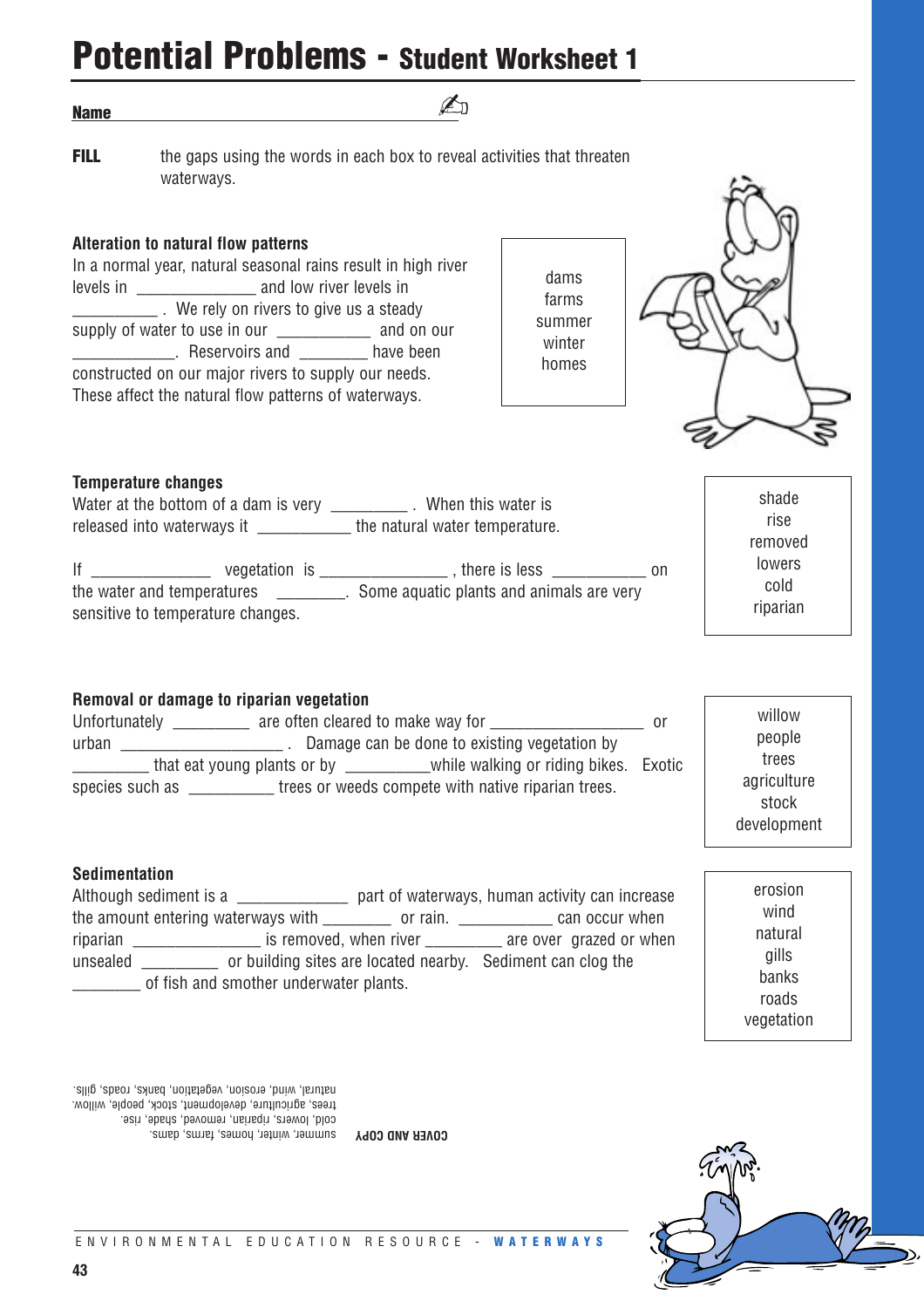## **Potential Problems - Student Worksheet 2**

#### **Name**

- 
- 
- **FILL** the gaps using the words in each box to reveal activities that threaten waterways.

 $\mathbb{Z}_p$ 

#### **Toxic materials**

Materials such as herbicides, pesticides, \_\_\_\_\_\_\_\_\_\_\_\_, oil and \_\_\_\_\_\_\_\_\_ can enter waterways with rain from \_\_\_\_\_\_\_ or agricultural areas. Sadly, they can also be by thoughtless people. These materials can be \_\_\_\_\_\_\_\_\_ to plants, animals and humans.

#### **Salinity**

Salt may enter waterways with wastewater from \_\_\_\_\_\_\_\_\_\_\_\_\_\_\_\_\_\_\_\_\_\_ although the majority comes from groundwater. When deep-rooted \_\_\_\_\_\_\_\_\_\_\_ trees are removed and replaced by shallow-rooted \_\_\_\_\_\_\_\_\_, more rainfall seeps through to the \_\_\_\_\_\_\_\_\_\_\_\_\_\_\_. As groundwater levels rise, natural salts emerge on the surface and wash into our waterways.

#### **Removal of woody debris**

Trunks and \_\_\_\_\_\_\_\_\_\_\_ from streamside vegetation often fall into the water. These 'snags' are often seen as a \_\_\_\_\_\_\_\_\_\_\_\_\_\_ and have been removed in the past to improve stream and reduce danger to water users. Snags should be left in the water as they provide \_\_\_\_\_\_\_\_\_\_\_\_\_\_ for fish and denotes the for birds.

#### **Instream barriers**

|                     | Most Victorian river systems have been modified to control water resources.                                |
|---------------------|------------------------------------------------------------------------------------------------------------|
| Dams, $\frac{1}{2}$ | and weirs have been built for water _____________.                                                         |
| Culverts and        | have been built so that people can cross waterways.                                                        |
| These               | do not allow fish to move freely upstream and<br>Many fish need to migrate to breed, so barriers can limit |
| fish                |                                                                                                            |

**Exotic species**

Australia has a disastrous history of deliberately introducing exotic \_\_\_\_\_\_\_\_\_\_\_. Fish like carp and \_\_\_\_\_\_\_\_\_\_\_ and plants such as willows and

have all had a major impact on our waterways. Without any \_\_\_\_\_\_\_\_\_\_\_\_\_\_, exotic species can quickly dominate a waterway. They compete with  $\frac{1}{\frac{1}{\sqrt{1-\frac{1}{\sqrt{1-\frac{1}{\sqrt{1-\frac{1}{\sqrt{1-\frac{1}{\sqrt{1-\frac{1}{\sqrt{1-\frac{1}{\sqrt{1-\frac{1}{\sqrt{1-\frac{1}{\sqrt{1-\frac{1}{\sqrt{1-\frac{1}{\sqrt{1-\frac{1}{\sqrt{1-\frac{1}{\sqrt{1-\frac{1}{\sqrt{1-\frac{1}{\sqrt{1-\frac{1}{\sqrt{1-\frac{1}{\sqrt{1-\frac{1}{\sqrt{1-\frac{1}{\sqrt{1-\frac{1}{\sqrt{1-\frac{1}{\sqrt{1-\frac{1}{\sqrt{1-\frac{1}{\sqrt{1-\frac{$  chemicals deadly

dumped petrol urban

crops watertable industries native

perches nuisance branches flow shelter

barriers reservoirs bridges numbers downstream storage

native blackberries species food diseases trout predators

chemicals, petrol, urban, dumped, deadly. **COVER AND COPY** industries, native, crops, watertable. branches, nuisance, flow, shelter, perches. reservoirs, storage, bridges, barriers, downstream, numbers. species, trout, blackberries, predators, native, food, diseases.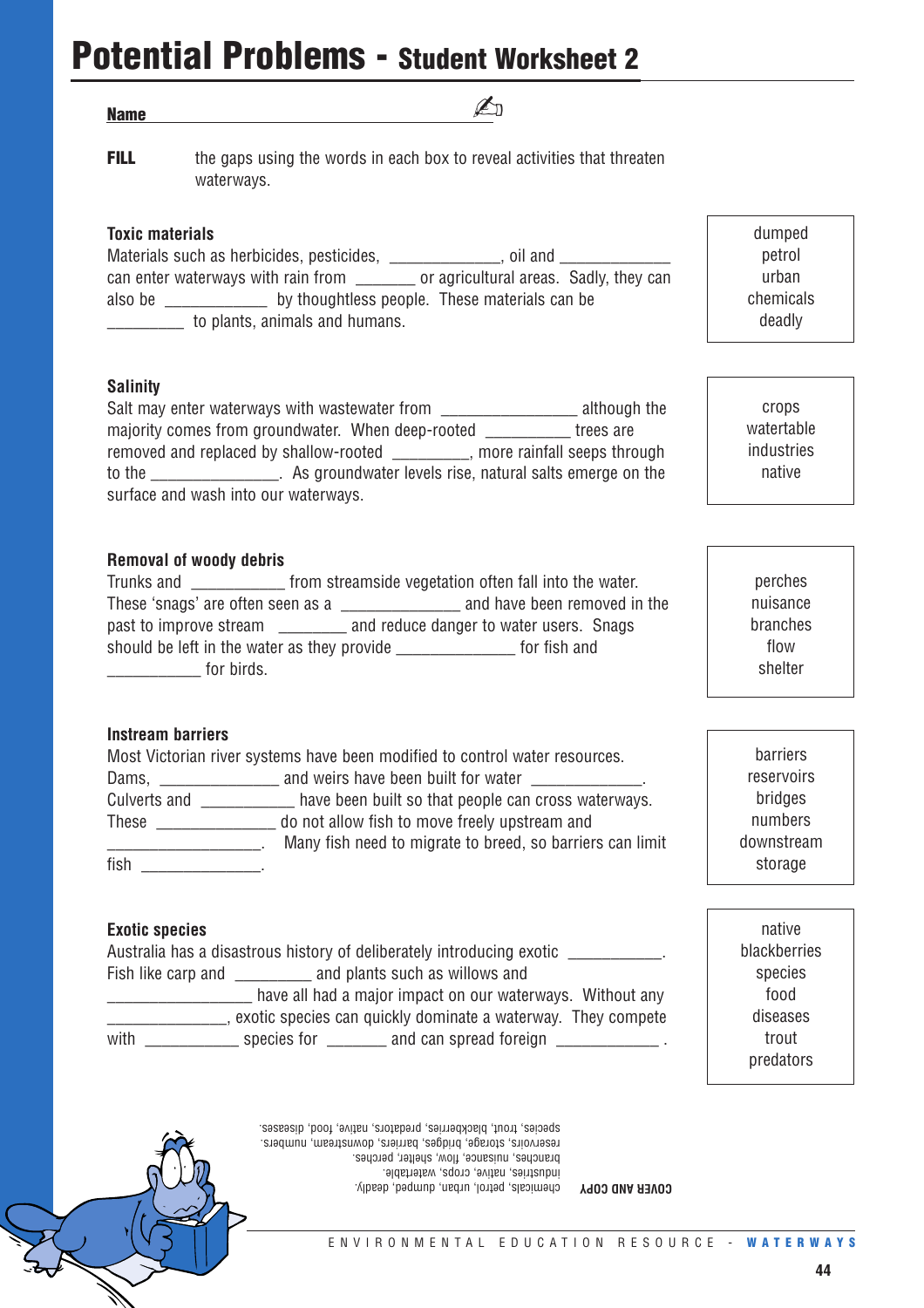#### **FOCUS**

- In what ways were /are waterways important to Indigenous Australians?
- What do artifacts tell us about traditional life?

#### **OBJECTIVES**

- Learn about typical Indigenous artifacts
- Complete comprehension exercises and review.

#### **BACKGROUND**

'Indigenous heritage places are landscapes, sites and areas that are particularly important to Indigenous people as part of their customary law, developing traditions, history and current practices.'\* Artifacts provide fragile evidence about what past generations of Indigenous people used to eat, their way of life and provide a cultural link to past associations with waterways and nearby lands. \*Text from 'Ask First' Australian Heritage Commission, 2002

#### **NOTES**

This activity provides an overview of traditional Aboriginal life from the past. The location and values associated with these sites may be culturally sensitive. It is recommended when undertaking these activities that you invite a traditional landowner or local tribe Elder to the classroom.

#### **LEARNING TASKS**

- **1 Discuss with students their understanding of indigenous Australians and their interaction with waterways.**
- **2 Distribute the comprehension paper.** 
	- You may like to complete reading as a class and discuss any unfamiliar terms.
- **3 Allow time for students to complete the questions on worksheet 2.**
- **4 Discuss the results of students work.**
- **5 Review the Challenge on worksheet 2 with students.** 
	- Heritage sites do not necessarily have artifacts associated with them, especially as artifacts are fragile, and all 'Indigenous heritage places' have 'Indigenous heritage values'.
	- Explain to studnts that all Indigenous heritage places are protected in Australia by legislation.
- **6 Discuss the similarities between Indigenous cultural values and student's own values associated with waterways.**

#### **CSF II LINKS**

SOSE 4.1 History 4.3 Geography ENGLISH 4.1 Reading

#### **MATERIALS**

- **•** *'Indigenous Heritage'* **Student Worksheet 1 & 2**
- **• Dictionaries**
- **• Other resources** may be available from Indigenous cultural organisations to support this activity.

#### **EXTENSION**

Read creation stories to students. Reflect on the spirituality values of the sites described. Undertake a field trip to an Indigenous cultural heritage site with the support of a tribal Elder.

#### **ASSESSMENT**

Were students able to identify the typical features of the science report and explain the purpose of each element? Could they locate and scan information on the internet? Did they use several strategies to interpret key information including the use of diagrams?



**C**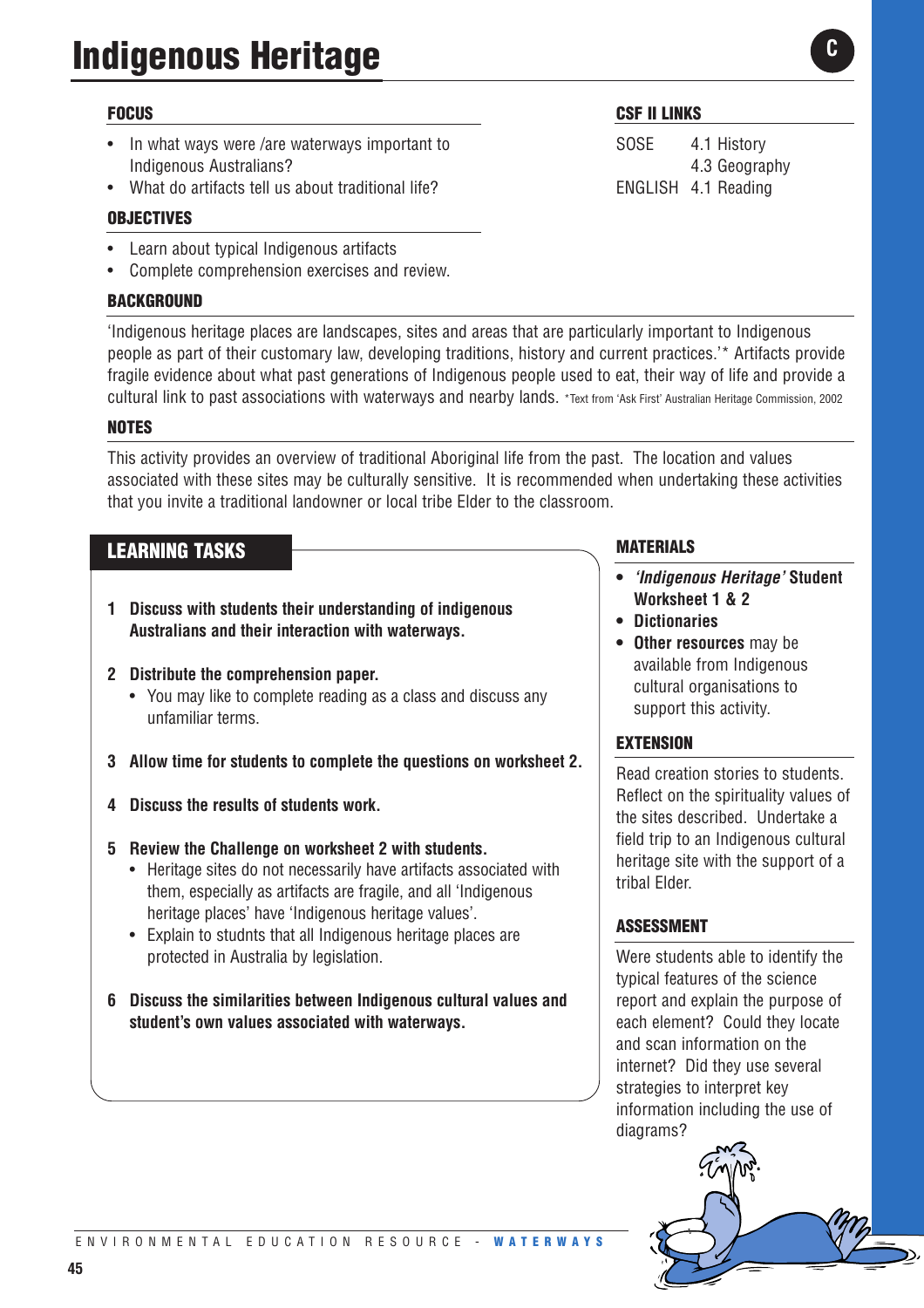## **Indigenous Heritage - Student Worksheet 1**

#### **Name**

### ✍

**READ** the following information.

#### **Indigenous Heritage Places**

'Indigenous heritage places are landscapes, sites and areas that are particularly important to Indigenous people as part of their customary law, developing traditions, history and current practices.' \* \*Text adapted from 'Ask First' Australian Heritage Commission, 2002

Artifacts from Aboriginal life provide fragile evidence about what Aboriginal people used to eat, their way of life and provides a cultural link to past associations with waterways and nearby lands.

#### **Aboriginal scarred trees**

Aboriginal people removed bark for canoes, containers, shields and temporary shelters which left scars on the trees. They are found all over Victoria on mature native trees, especially box and red gums. The trees are usually over 200 years old. Fire, land clearing and natural tree aging are threats to scarred trees.

#### **Oven mounds**

Places where Aboriginal people camped over long periods of time lead to the creation of oven mounds. Mounds were used for cooking food in and can contain charcoal, burnt clay, animal bones, stone tools and Aboriginal burials. They usually occur near waterways. Rabbits, ploughing and any disturbance to land are threats to oven mounds.

#### **Freshwater middens**

Middens are accumulations of shells discarded by Aboriginal people after cooking and eating freshwater shellfish. The shells may be the remains of one meal or meals eaten over thousands of years.

#### **Quarries**

Aboriginal people collected stone from rocky outcrops to make chipped or ground stone tools. Quarries are often found on the slopes above waterways where rock is exposed. Clearing and construction can destroy these sites.

#### **Tools**

Tools are often associated with sites of Aboriginal occupation, including mounds and middens near waterways. Tools include stone-flaked tools made by hitting a piece of stone with a 'hammerstone' to remove a sharp 'flake'. Grinding stones and ground edge axes have been found. Tools can be lost to collectors who do not understand that they must in the cultural landscape to retain their cultural value.

#### **Burials**

Aboriginal burials are normally exposed during ground disturbance. They often occur in sand dunes near waterways. The bones deteriorate rapidly if exposed to air, wind or water.

#### **Surface scatters**

Scatters are the surface remains of materials from past Aboriginal activities. No two sites are the same. They may include remanents of tool making, shelters or social and spiritual activities. Mining, and road building can threaten these sites.

#### **Axe grinding grooves**

Flat, low outcrops of fine-grained sandstone were used for shaping and sharpening stone axes. This process results in grooves in the sandstone. Because the sandstone is soft, weathering, erosion and trampling by animals gradually wear it away.

*Information from Aboriginal Affairs Victoria miniposters. Miniposter are free and can be printed from the AAV website.*

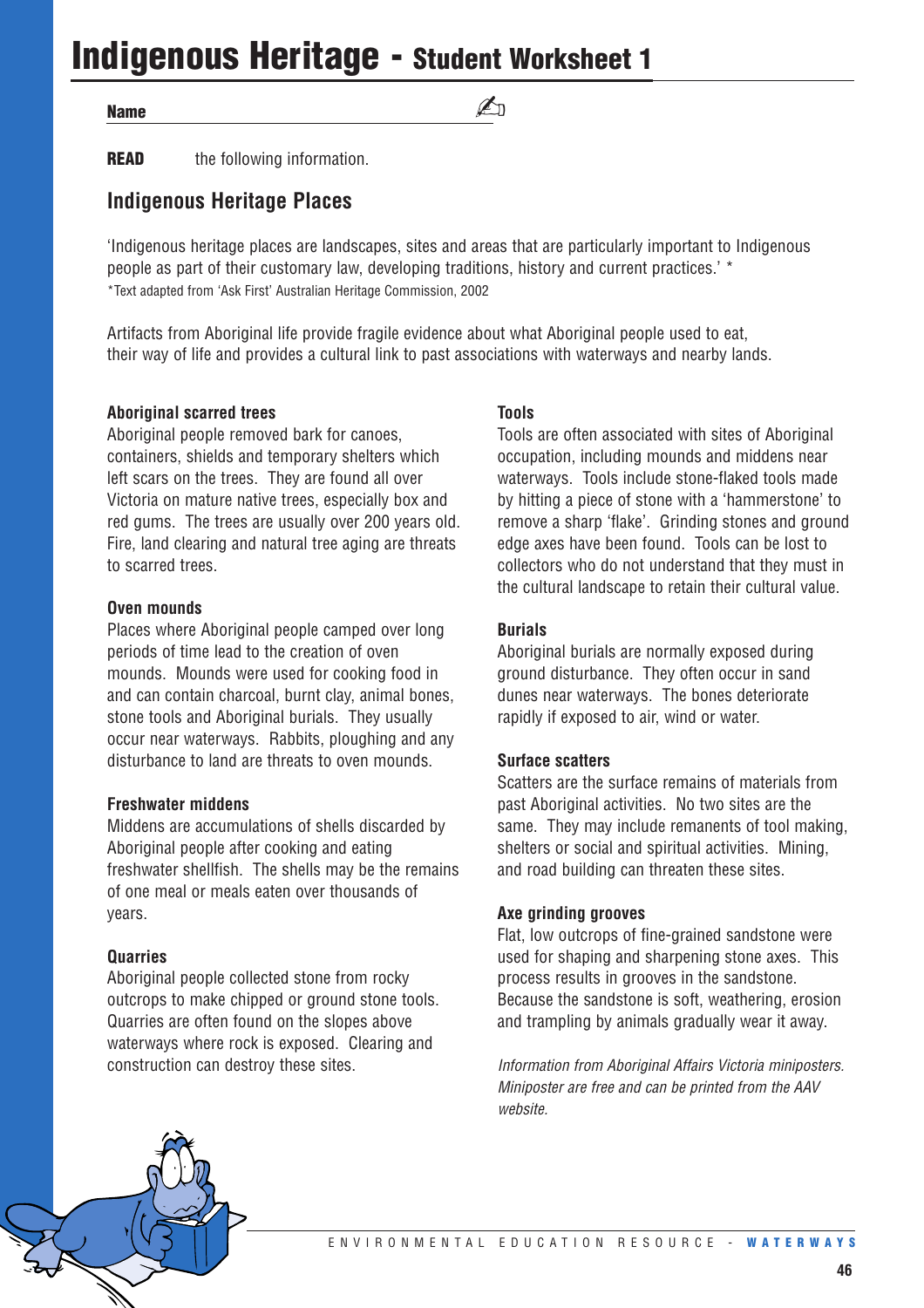## **Indigenous Heritage - Student Worksheet 2**

✍

#### **Name**

**USE** Worksheet 1 to help you complete the following questions about Indigenous heritage places.

#### **Indigenous Heritage Places**

**1** What does fragile mean?



**2** Why are many artifacts from Aboriginal cultural sites fragile?

**3** What did Aboriginal people use trees for?

**4** What food do you think Aboriginal people collected and prepared with their tools?

**5** Why are many sites found near waterways?

**6** What is one way you think we could reduce threats to these valuable cultural sites?

**7** Can you name a place or an item from your past that is special to you?

**CHALLENGE** Do you think that there are sites that do not contain artifacts that are still Indigenous heritage places? Discuss your thoughts with classmates, the teacher and an Elder.

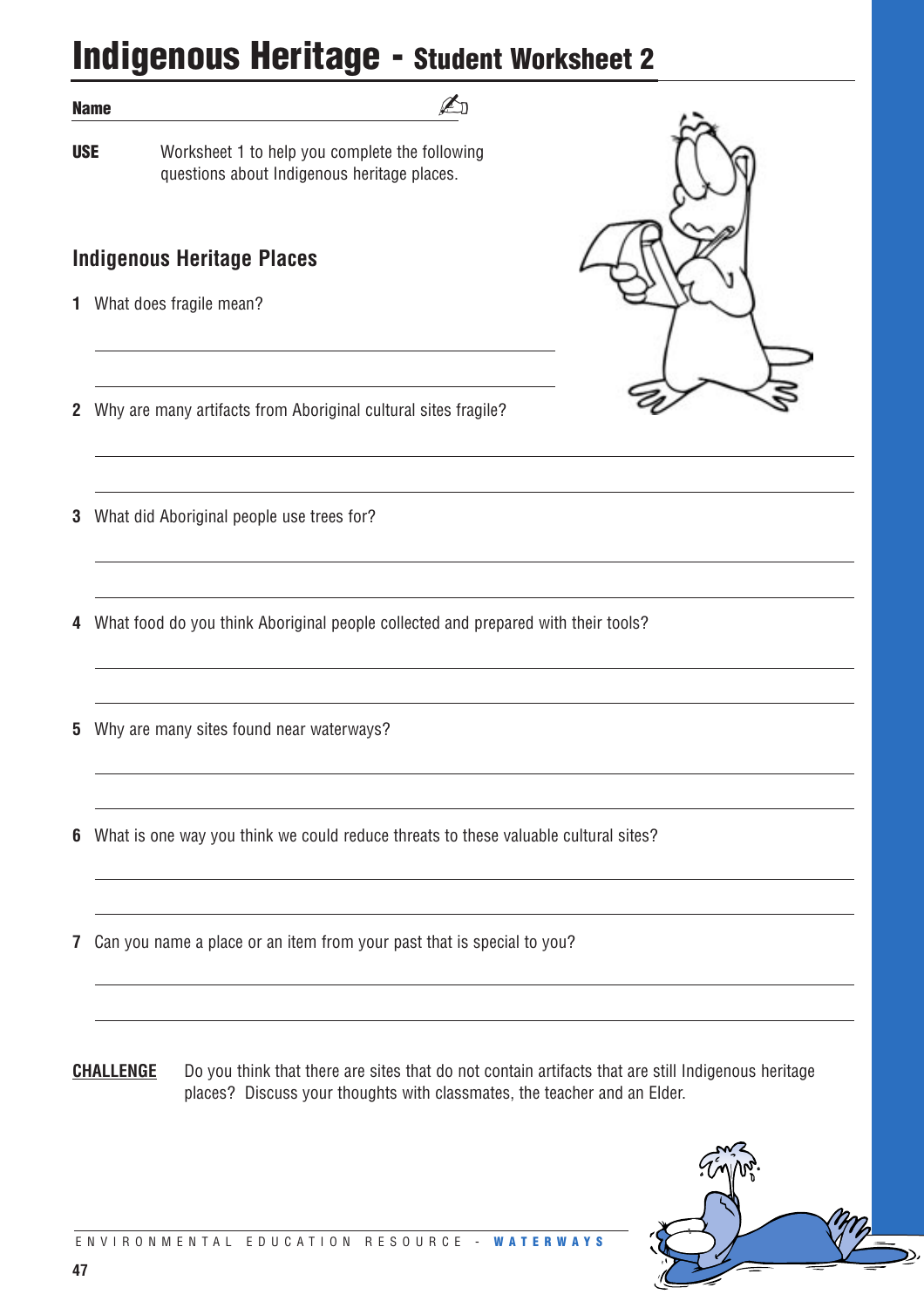## **Wetland Wonders**

#### **FOCUS**

• What are the characteristics of a wetland?

#### **OBJECTIVES**

- Construct a food web for wetland.
- Gain an understanding of the relationships in a wetland ecosystem.

#### **BACKGROUND**

In North Central Victoria we have a many wetlands. The plant and animal species that live in these wetlands have adapted over hundreds of years to survive in these often unpredictable environments. Each part of the ecosystem is interdependent, and the benefits of these wetlands span continents (including migratory birds which travel from South East Asia!).

#### **NOTES**

This activity can be modified to become an introductory lesson if the lesson incorporates food webs only. Wetlands are extremely dynamic systems, they make great places to attend on a field trip.

#### **LEARNING TASKS**

- **1 Discuss with students how wetlands form.**
	- What plants and animals may be found in wetland environments?
	- What adaptations have they got to cope with fluctuating water levels and quality?
- **2 Allow time for students to review the characteristics of living features of a wetland ecosystem on the worksheet.**
	- Note that illustrations are not to scale
- **3 Students then cut out the images and use them to make a food web as an introduction to wetland ecosystems.**
- **4 Each student is then required to complete a research assignment on one of the following wetland ecosystem topics.**
	- What are some impacts of draining wetlands?
	- How might introduced species affect the systems?
	- If it is a drought, how do living things survive?
	- What adaptations to the species have?
	- What Indigenous cultural values are associated with wetlands?
	- What Industries have economic benefits from wetlands?
- **5 Provide time for students to report their research results to the class.**

#### **CSF II LINKS**

SOSE 4.3 Geography SCIENCE 4.1 Biological 4.2 Biological ENGLISH 4.4 Writing THE ARTS 4.1 Art

#### **MATERIALS**

- **•** *'Wetland Wonders'* **Student Worksheet**
- **• Reference materials**
- **• Poster paper**
- **• Computers** (with internet access)

#### **EXTENSION**

Visit a wetland ecosystems. Organise a guest speaker and complete plant, animal and water quality surveys. Identify the food webs at the wetland.

#### **ASSESSMENT**

Were students able to design a food web that reflected accurate interactions in wetlands? Did students make thoughtful analyses of their webs and contribute to class discussion on wetland ecosystems?